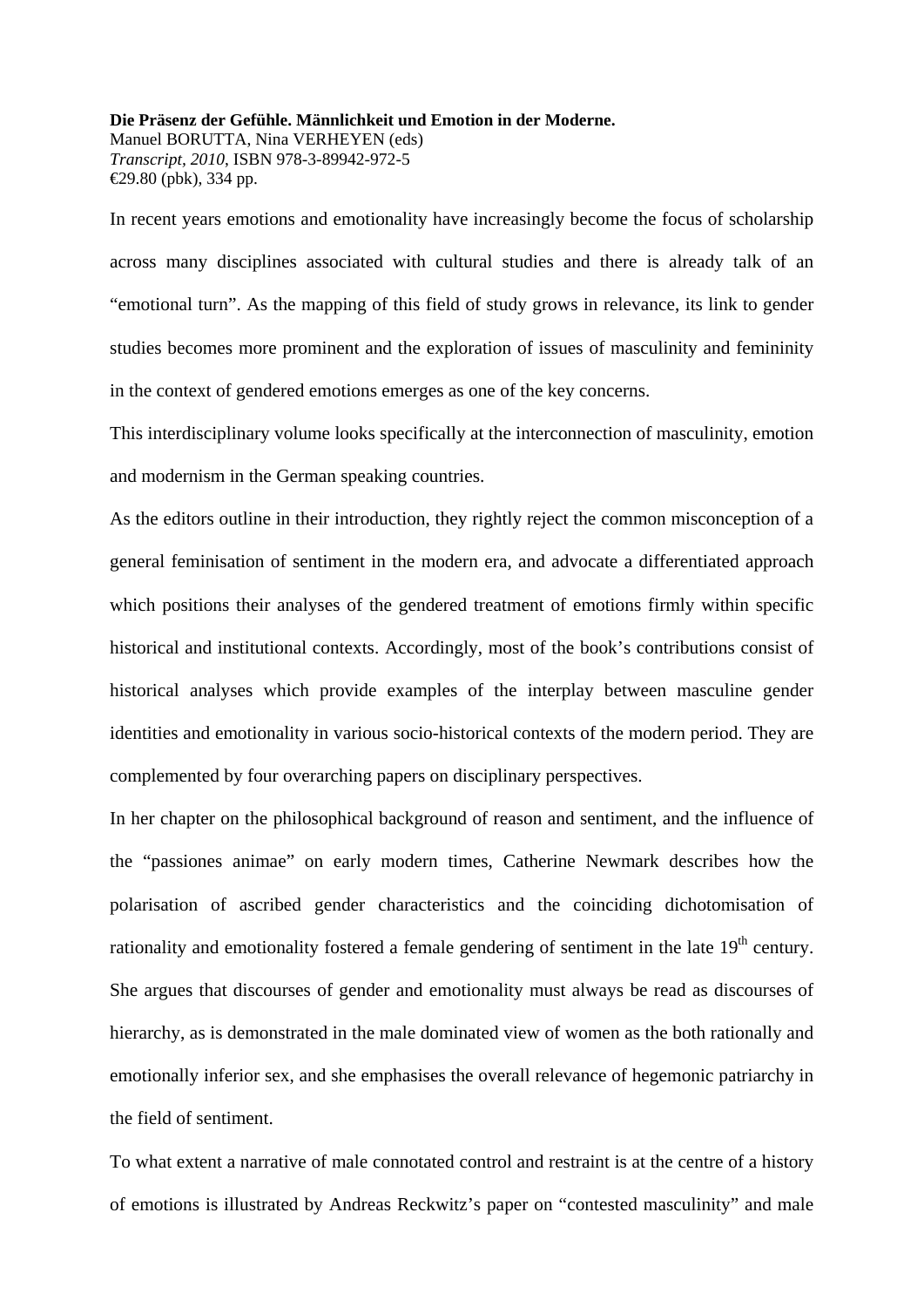subject forms. Reckwitz identifies a number of historical cultures of affect and affect control which are in turn linked to specific processes of subjectivation. He emphasises the discontinuity in the way emotions and masculinity are negotiated in German bourgeois society between the early  $19<sup>th</sup>$  and the late  $20<sup>th</sup>$  century. In line with Newmark, he argues that the public and the private spheres of  $19<sup>th</sup>$  century society became gendered in a process of antagonised differentiation, resulting in the aggressive attitude of the "masculine achiever" which replaced the empathy of homosocial bonds with a spirit of fierce competition. He then notes, however, that similar processes of affect control in both earlier and later periods were gender neutral. The 1920s saw the propagation of an unemotionalised and degendered subject and post-modern times produced the concept of the sensual and playful "emotional self" which is equally applicable to both genders.

In the second section of the book, following Stefan-Ludwig Hoffmann's insightful investigation into the bonding function of camaraderie in the exclusively male world of Masonic lodges, Elinor Forster looks at the expression of emotions in divorce proceedings in 19<sup>th</sup> century Austria, highlighting the relevance of class differences and of the urban rural divide and illustrating the performativity of socially regulated sentiment.

Nikolaus Buschmann, Daniel Morat and Thomas Kühne explore different aspects of the interplay between gender identity and emotions in the German political and military spheres from the Napoleonic Wars to 1945. Their papers analyse the workings of the affectual community of men which the military provided, and amongst other issues touch on the contrast between, on the one hand, the emotional intensity of homosocial ties in the army and of the discourse of loyalty to the Kaiser, and, on the other hand, the rationally sober politics of the democratic forces of Weimar, arguing that this disparity contributed to laying a powerful foundation for the rise of the stab-in-the-back legend.

First in the group of papers dealing with emotions and masculinity in the  $20<sup>th</sup>$  century, are Sylka Scholz's observations of East German men gradually rejecting the ascribed public